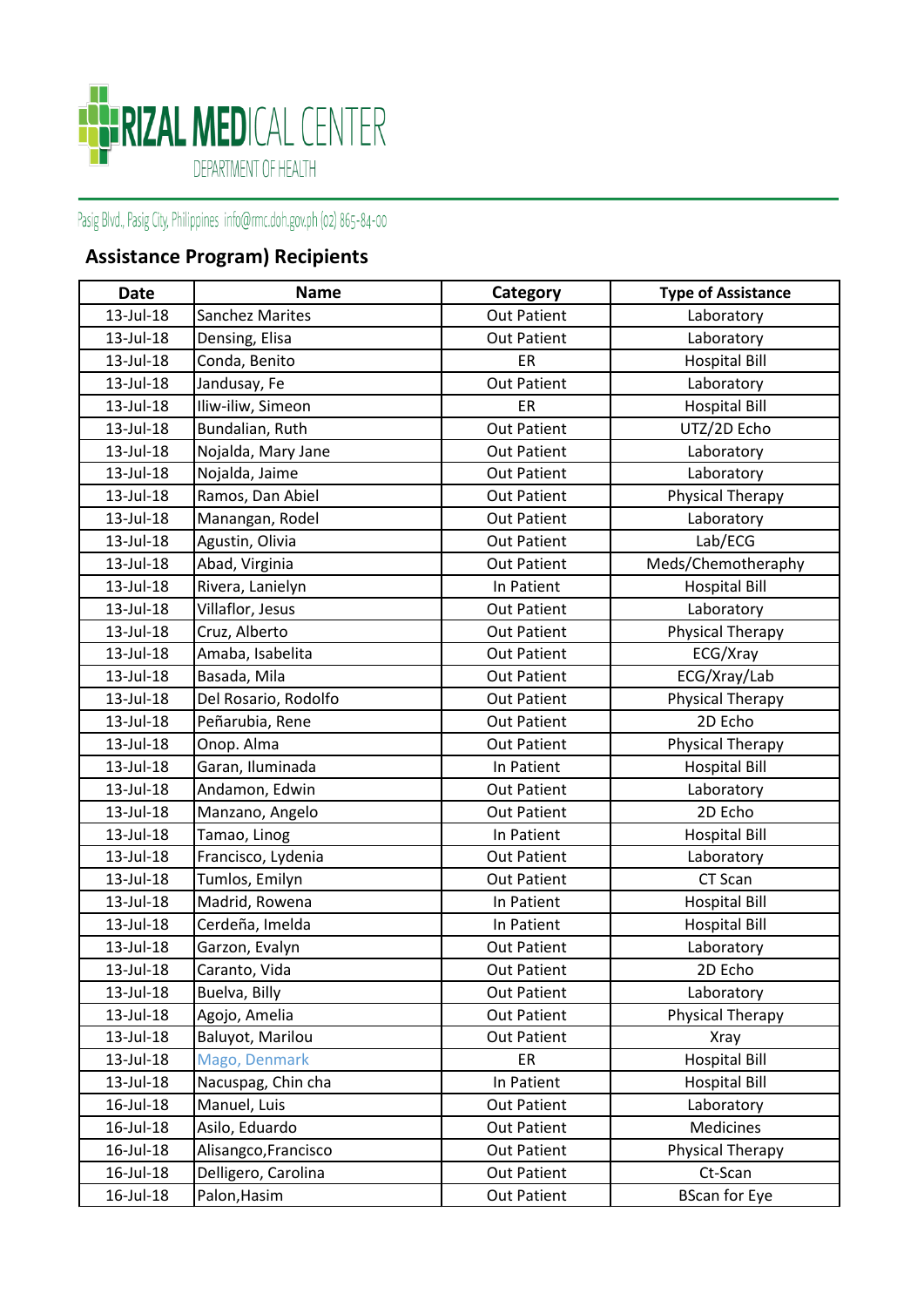| 16-Jul-18 | Alimpulos, Jeremy        | ER                 | <b>Hospital Bill</b>    |
|-----------|--------------------------|--------------------|-------------------------|
| 16-Jul-18 | Tolentino, Juanito       | In Patient         | <b>Hospital Bill</b>    |
| 16-Jul-18 | Pisco, John Paul         | In Patient         | <b>Hospital Bill</b>    |
| 16-Jul-18 | Ferrer, Angela DC        | ER                 | <b>Hospital Bill</b>    |
| 16-Jul-18 | Candido, Virgilio        | <b>Out Patient</b> | Lab/ECG                 |
| 16-Jul-18 | Raymundo, Rowena         | <b>Out Patient</b> | Medicine                |
| 16-Jul-18 | Lopez, Aljon             | <b>Out Patient</b> | 2D Echo                 |
| 16-Jul-18 | Membrano, Marcelina      | <b>Out Patient</b> | Medicine                |
| 16-Jul-18 | Masongsong, Patrick Luis | <b>Out Patient</b> | Laboratory              |
| 16-Jul-18 | San Pascual, Joemer      | ER                 | <b>Hospital Bill</b>    |
| 16-Jul-18 | Palisoc, Suzette         | ER                 | <b>Hospital Bill</b>    |
| 16-Jul-18 | Barcellano, Nikko        | ER                 | <b>Hospital Bill</b>    |
| 16-Jul-18 | Vallestero, Antonio      | ER                 | <b>Hospital Bill</b>    |
| 16-Jul-18 | Nueva, Salvador          | ER                 | <b>Hospital Bill</b>    |
| 16-Jul-18 | Cordita, Rey Anne        | ER                 | <b>Hospital Bill</b>    |
| 16-Jul-18 | Hernandez, Khiana Aimely | ER                 | <b>Hospital Bill</b>    |
| 16-Jul-18 | Baltazar, Reomelyn       | <b>Out Patient</b> | Laboratory              |
| 16-Jul-18 | Villanueva, Rosario      | <b>Out Patient</b> | Laboratory              |
| 16-Jul-18 | Miranda, Lovely          | ER                 | <b>Hospital Bill</b>    |
| 16-Jul-18 | Resuello, Jimmy          | ER                 | <b>Hospital Bill</b>    |
| 16-Jul-18 | Pesado, Myra             | In Patient         | <b>Hospital Bill</b>    |
| 16-Jul-18 | Barrias, Lolita          | <b>Out Patient</b> | Laboratory              |
| 16-Jul-18 | Caberte, Emily           | In Patient         | <b>Hospital Bill</b>    |
| 16-Jul-18 | Linga, MA Serenity       | <b>Out Patient</b> | Meds/CT Scan            |
| 16-Jul-18 | Palma, Rhea Joy          | <b>Out Patient</b> | <b>Dental Procedure</b> |
| 16-Jul-18 | Reyes, Josie             | <b>Out Patient</b> | Laboratory              |
| 16-Jul-18 | Paulo, Evangeline        | In Patient         | <b>Hospital Bill</b>    |
| 16-Jul-18 | Casanova, Gregorio       | <b>Out Patient</b> | Laboratory              |
| 16-Jul-18 | Casanova, Carmen         | <b>Out Patient</b> | Laboratory              |
| 16-Jul-18 | Sarmiento, Carlito       | ER                 | <b>Hospital Bill</b>    |
| 16-Jul-18 | Salonga                  | ER                 | <b>Hospital Bill</b>    |
| 16-Jul-18 | Magayao, Mary Grace      | In Patient         | <b>Hospital Bill</b>    |
| 16-Jul-18 | Pagarigan, Nilda         | ER                 | <b>Hospital Bill</b>    |
| 16-Jul-18 | Sancho, Paul Gabriel     | ER                 | <b>Hospital Bill</b>    |
| 16-Jul-18 | Benhur, Remilio          | ER                 | <b>Hospital Bill</b>    |
| 16-Jul-18 | Fordan, Allan            | ER                 | <b>Hospital Bill</b>    |
| 16-Jul-18 | Mendoza, Janian          | ER                 | <b>Hospital Bill</b>    |
| 16-Jul-18 | Española, RizaMarie      | ER                 | <b>Hospital Bill</b>    |
| 16-Jul-18 | Datuin, Carlos           | ER                 | <b>Hospital Bill</b>    |
| 16-Jul-18 | Polipol, Edelyn          | In Patient         | <b>Hospital Bill</b>    |
| 16-Jul-18 | Pardilla, Claudin        | In Patient         | <b>Hospital Bill</b>    |
| 16-Jul-18 | Otivar, John-Jay         | In Patient         | <b>Hospital Bill</b>    |
| 16-Jul-18 | Felecio, Celestina       | In Patient         | <b>Hospital Bill</b>    |
| 16-Jul-18 | Congson, Elizalde        | In Patient         | <b>Hospital Bill</b>    |
| 16-Jul-18 | Salonga, Jon Jon         | In Patient         | <b>Hospital Bill</b>    |
| 16-Jul-18 | Matnog, Aicelle          | In Patient         | <b>Hospital Bill</b>    |
| 16-Jul-18 | Abeleda, Ederlene        | In Patient         | <b>Hospital Bill</b>    |
| 16-Jul-18 | De Roxas, Sopia          | In Patient         | <b>Hospital Bill</b>    |
| 16-Jul-18 | Malalis Jr, Armando      | ER                 | <b>Hospital Bill</b>    |
| 16-Jul-18 | Zamora, Eduard           | <b>Out Patient</b> | Lab/2D Echo             |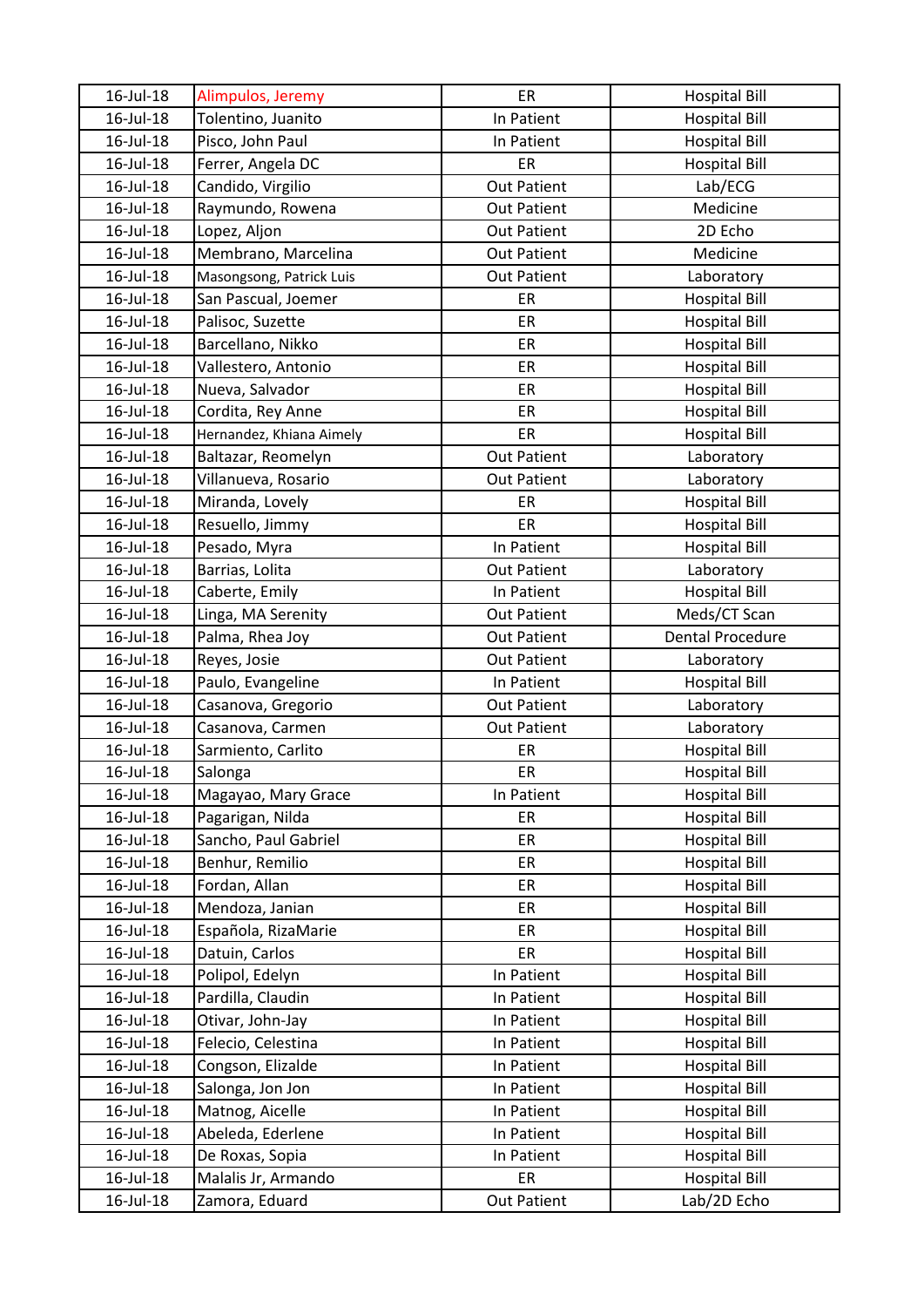| 16-Jul-18 | Avenido, Victor      | In Patient         | <b>Hospital Bill</b>    |
|-----------|----------------------|--------------------|-------------------------|
| 16-Jul-18 | Fetalcorin, Celso    | ER                 | <b>Hospital Bill</b>    |
| 16-Jul-18 | De Ocampo, Jingle    | In Patient         | <b>Hospital Bill</b>    |
| 16-Jul-18 | Vega, Arnie          | <b>Out Patient</b> | Physical Therapy        |
| 16-Jul-18 | Cruz, Benjamin       | <b>Out Patient</b> | Physical Therapy        |
| 16-Jul-18 | Bie, Vincent         | Out Patient        | Medicines               |
| 16-Jul-18 | Ruiz, Teresita       | <b>Out Patient</b> | <b>Physical Therapy</b> |
| 16-Jul-18 | Quilatan, Zenaida    | In Patient         | <b>Hospital Bill</b>    |
| 16-Jul-18 | Giray, Aiza          | <b>Out Patient</b> | Laboratory              |
| 17-Jul-18 | Ilao, Ramon          | In Patient         | Laboratory              |
| 17-Jul-18 | Densing, Elisa       | <b>Out Patient</b> | Laboratory              |
| 17-Jul-18 | Vasquez, Arlene      | <b>Out Patient</b> | <b>Cobalt Treatment</b> |
| 17-Jul-18 | Baldon, France Axel  | In Patient         | <b>Hospital Bill</b>    |
| 17-Jul-18 | Serdenia, Angel      | In Patient         | <b>Hospital Bill</b>    |
| 17-Jul-18 | Magayao, Mary Grace  | In Patient         | <b>Hospital Bill</b>    |
| 17-Jul-18 | Agra, Gerald Robin   | <b>Out Patient</b> | <b>UTZ</b>              |
| 17-Jul-18 | Halili, Ma Annabeth  | <b>Out Patient</b> | ECG/Xray/Lab            |
| 17-Jul-18 | Rescate, Dominador   | <b>Out Patient</b> | Lab/2Decho/Ecg          |
| 17-Jul-18 | Malinao, Danilo      | In Patient         | <b>Hospital Bill</b>    |
| 17-Jul-18 | Ligas, Norma         | <b>Out Patient</b> | Lab/Xray/ECG            |
| 17-Jul-18 | Echano, Leny         | In Patient         | <b>Hospital Bill</b>    |
| 17-Jul-18 | Pablo, Nelson        | <b>Out Patient</b> | Laboratory              |
| 17-Jul-18 | Mondigo, Susan       | <b>Out Patient</b> | Laboratory              |
| 17-Jul-18 | Ramon, Analyn        | <b>Out Patient</b> | Laboratory              |
| 17-Jul-18 | Santos, Artemio      | Out Patient        | Laboratory              |
| 17-Jul-18 | Cruz, Oliver         | <b>Out Patient</b> | Lab/ECG/Xray            |
| 17-Jul-18 | Castro, Domingo      | <b>Out Patient</b> | 2Decho                  |
| 17-Jul-18 | Delos Reyes, Tracy   | <b>Out Patient</b> | Laboratory              |
| 17-Jul-18 | Minguito, Rosalinda  | <b>Out Patient</b> | Laboratory              |
| 17-Jul-18 | Macalisang, Jasper   | In Patient         | <b>Hospital Bill</b>    |
| 17-Jul-18 | Huela, Norilyn       | In Patient         | <b>Hospital Bill</b>    |
| 17-Jul-18 | Meren, Nicolas       | ER                 | <b>Hospital Bill</b>    |
| 18-Jul-18 | Andres, Melody       | C <sub>3</sub>     | CTSCan/Meds             |
| 18-Jul-18 | Nuñez, Amor          | In Patient         | <b>Hospital Bill</b>    |
| 18-Jul-18 | Bagotsay, Jessica    | ER                 | <b>Hospital Bill</b>    |
| 18-Jul-18 | Bislumbre, Jayson    | ER                 | <b>Hospital Bill</b>    |
| 18-Jul-18 | Lalic, Ma Luzviminda | ER                 | <b>Hospital Bill</b>    |
| 18-Jul-18 | Sagun, Rocely        | ER                 | <b>Hospital Bill</b>    |
| 18-Jul-18 | Abarquez, Ceferina   | ER                 | <b>Hospital Bill</b>    |
| 18-Jul-18 | Labog, Daniel JR     | ER                 | <b>Hospital Bill</b>    |
| 18-Jul-18 | Verana, Michael      | ER                 | <b>Hospital Bill</b>    |
| 18-Jul-18 | Celestino, Beverly   | <b>Out Patient</b> | Medicine                |
| 18-Jul-18 | Oligario, Helen      | <b>Out Patient</b> | Laboratory              |
| 18-Jul-18 | Calucin, Rodolfo     | <b>Out Patient</b> | Meds/Lab                |
| 18-Jul-18 | Palanca, gaspar      | <b>Out Patient</b> | CT Scan                 |
| 18-Jul-18 | Dollesin, Marita     | In Patient         | <b>Hospital Bill</b>    |
| 18-Jul-18 | Canque, Kyla         | <b>Out Patient</b> | 2D Echo                 |
| 18-Jul-18 | Ramon, Analyn        | <b>Out Patient</b> | Medicines               |
| 18-Jul-18 | Mangrobang, Francis  | Out Patient        | 2D Echo                 |
| 18-Jul-18 | Tabilin, Encarnacion | Out Patient        | Physical Therapy        |